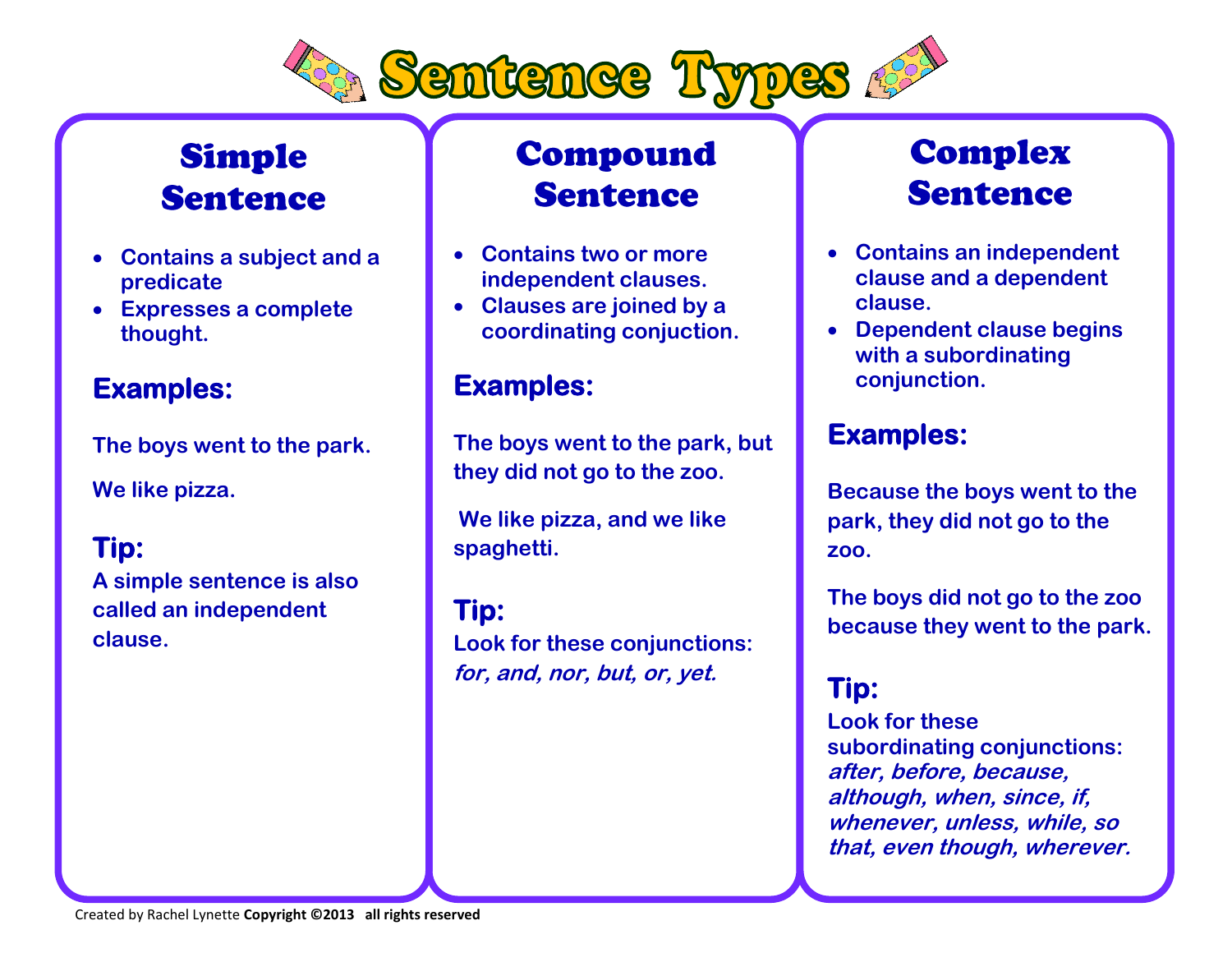

**Contains a subject and a predicate Expresses a complete thought.**

 **Example: The boys went to the park.**

**Tip: a simple sentence is also called an independent clause.**



Created by Rachel Lynette **Copyright ©2013 all rights reserved**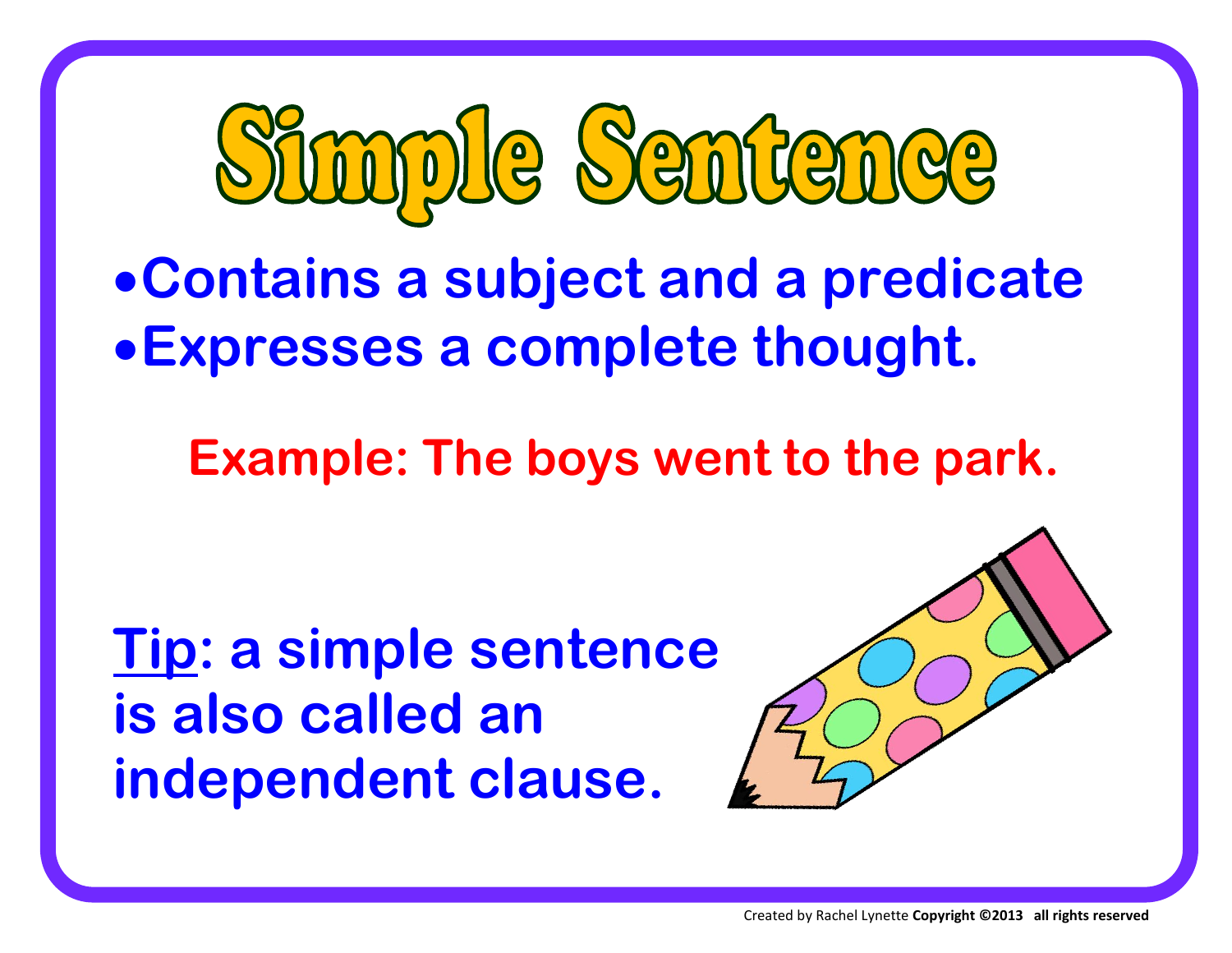# Compound Sentence

**Contains two or more independent clauses Clauses are joined by a coordinating conjunction.** 



 **Example: The boys went to the park, but they did not go to the zoo.** 

**Tip: Look for these conjunctions: for, and, nor, but, or, yet.**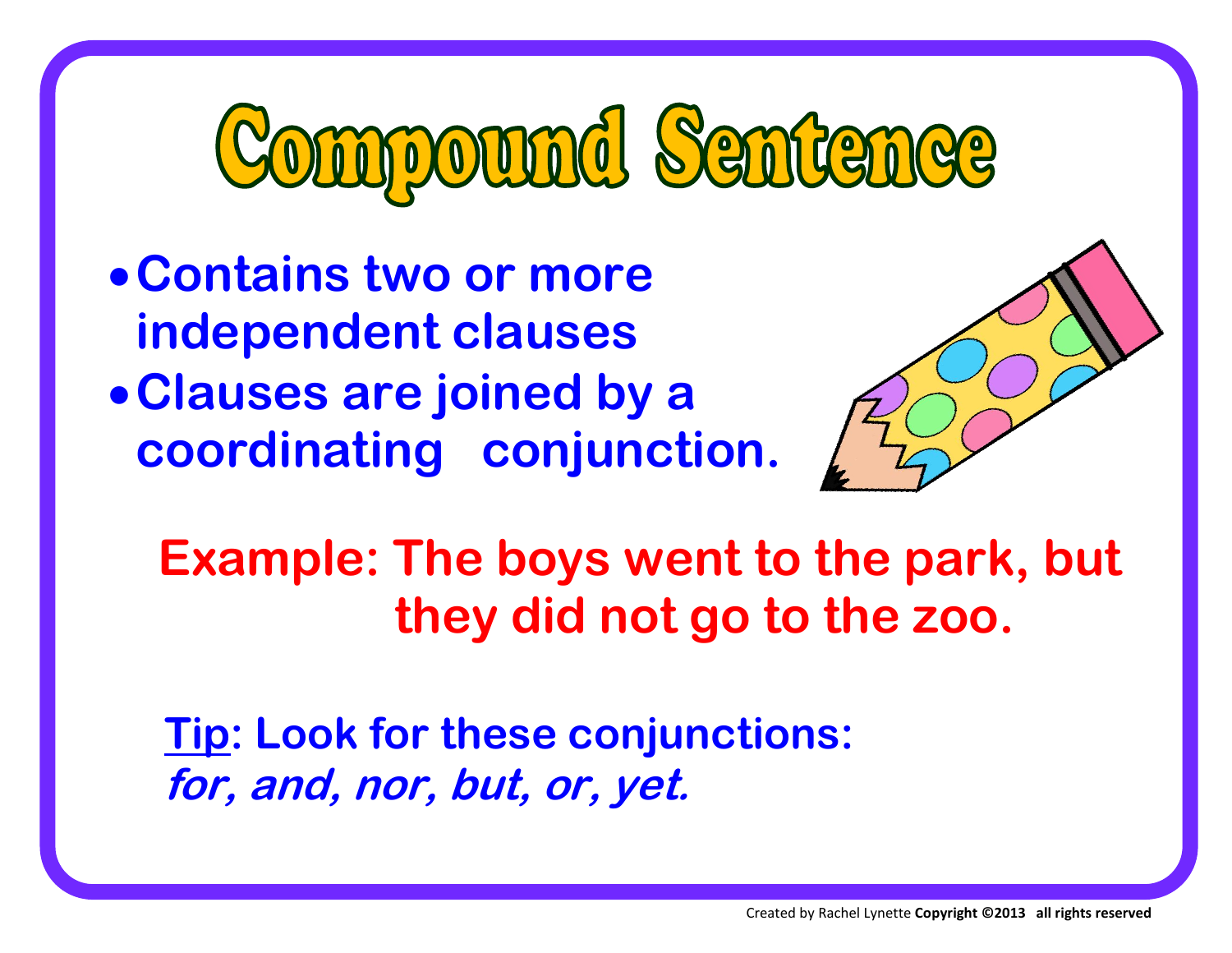

- **Contains an independent clause and a dependent clause.**
- **The dependent clause begins with a subordinating conjunction.**

**Example: Because the boys went to the park, they did not go to the zoo.** 

> **The boys did not go to the zoo because they went to the park.**

**Tip: Look for these subordinating conjunctions: after, before, because, although, when, since, if, whenever, unless, while, so that, even though.**